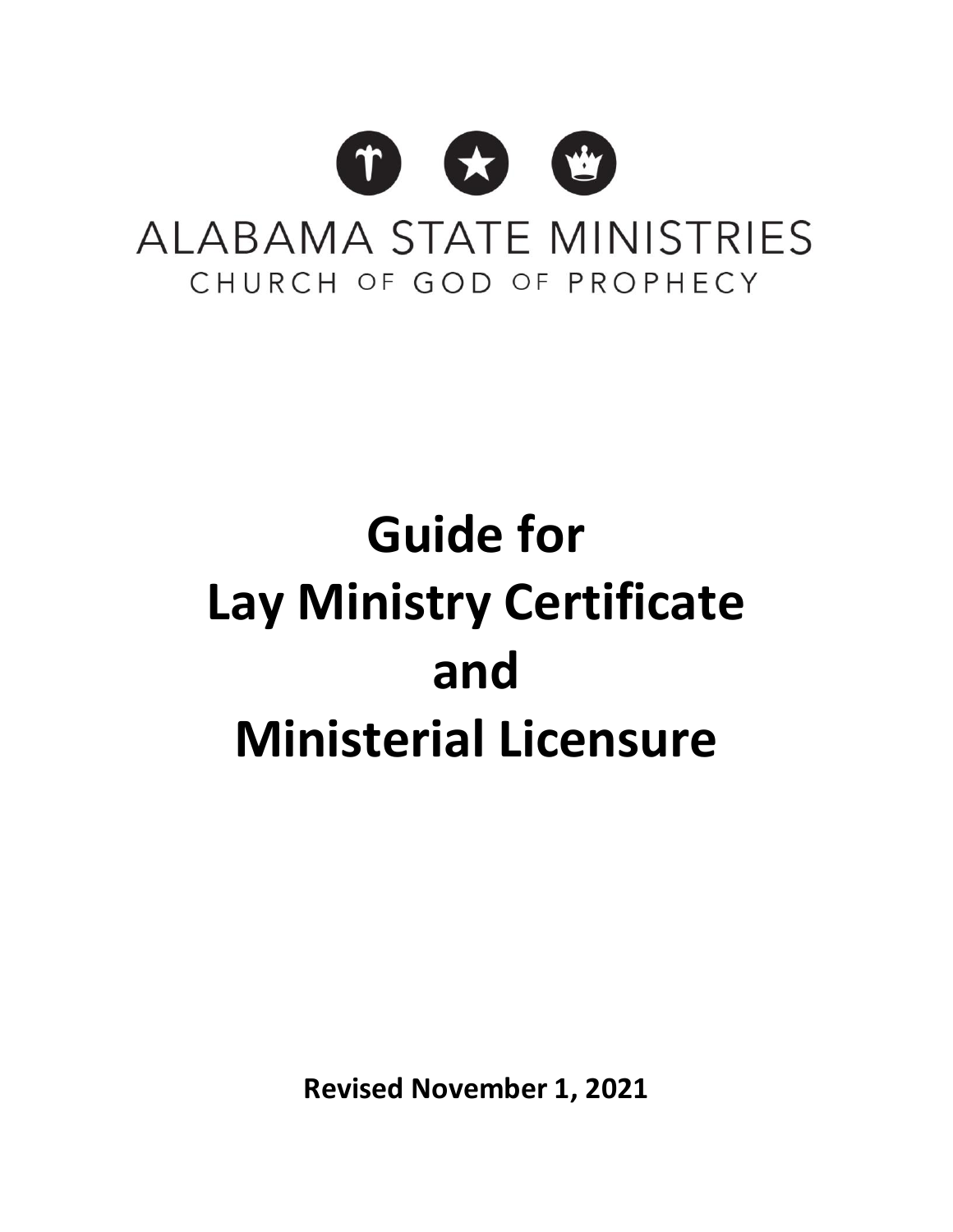This guide includes steps for lay ministry licensure and steps for ministry licensure in the Church of God of Prophecy. There are often questions regarding which license to pursue when beginning ministry. The following suggestions should be observed:

- 1. Those persons with no prior ministry experience, who desire to receive ministry license, should first pursue the lay minister's certificate. This certificate will enable the prospective minister to serve in ministry while they pursue full credentials.
- 2. Once the lay minister's certificate is received, the ministry candidate will immediately begin the process of pursuing full ministry credentialing and ministry licensure in the Church of God of Prophecy.
- 3. Those persons with prior ministry experience, advanced academic preparation, or who are joining the Church of God of Prophecy with credentials in another organization, may begin immediately in the process of pursuing full ministry credentialing and ministry licensure in the Church of God of Prophecy, without obtaining a lay minister's certificate. The decision for a ministry candidate to forgo the need for a lay minister's certificate is made at the discretion of the state bishop.

## **General Ministry Advice**

The ministry is a high and holy calling and should not be entered into lightly. A deep reverence and sincerity toward God, who has called the candidate, should always be first and foremost in priority as he prepares for entering the ministry. It is not the church that calls, but God. Therefore, one's first allegiance should be to God. The candidate must meet some fundamental requirements and qualifications before he is licensed or ordained. God's work does not operate in a vacuum, but in the real world where civil duties are required, as well as spiritual. The apostle Paul instructed Timothy to "Study to show thyself approved unto God, a workman that needeth not to be ashamed, rightly dividing the word of truth" (2 Timothy 2:15). "But watch thou in all things, endure afflictions, do the work of an evangelist, make full proof of thy ministry."

## **Lay Ministry Licensure**

When a person (who has been saved, sanctified, filled with the Holy Ghost, and baptized by immersion) begins to recognize that he/she has been called by God into the ministry, it is necessary that he/she have a time of preparation and study to prepare him/herself for the ministry. The lay ministry period is a time when a ministerial candidate can prove him/herself deserving of being recommended for the ministry by the local church, examined by the presbytery, and licensed by the church. The Lay Minister's Certificate is designed to give the ministerial candidate the recognition needed while gaining experience and being proven. This certificate is to be endorsed by the overseer of the nation/region/state in which the lay minister is working. It is necessary for the local church where he/she is a member to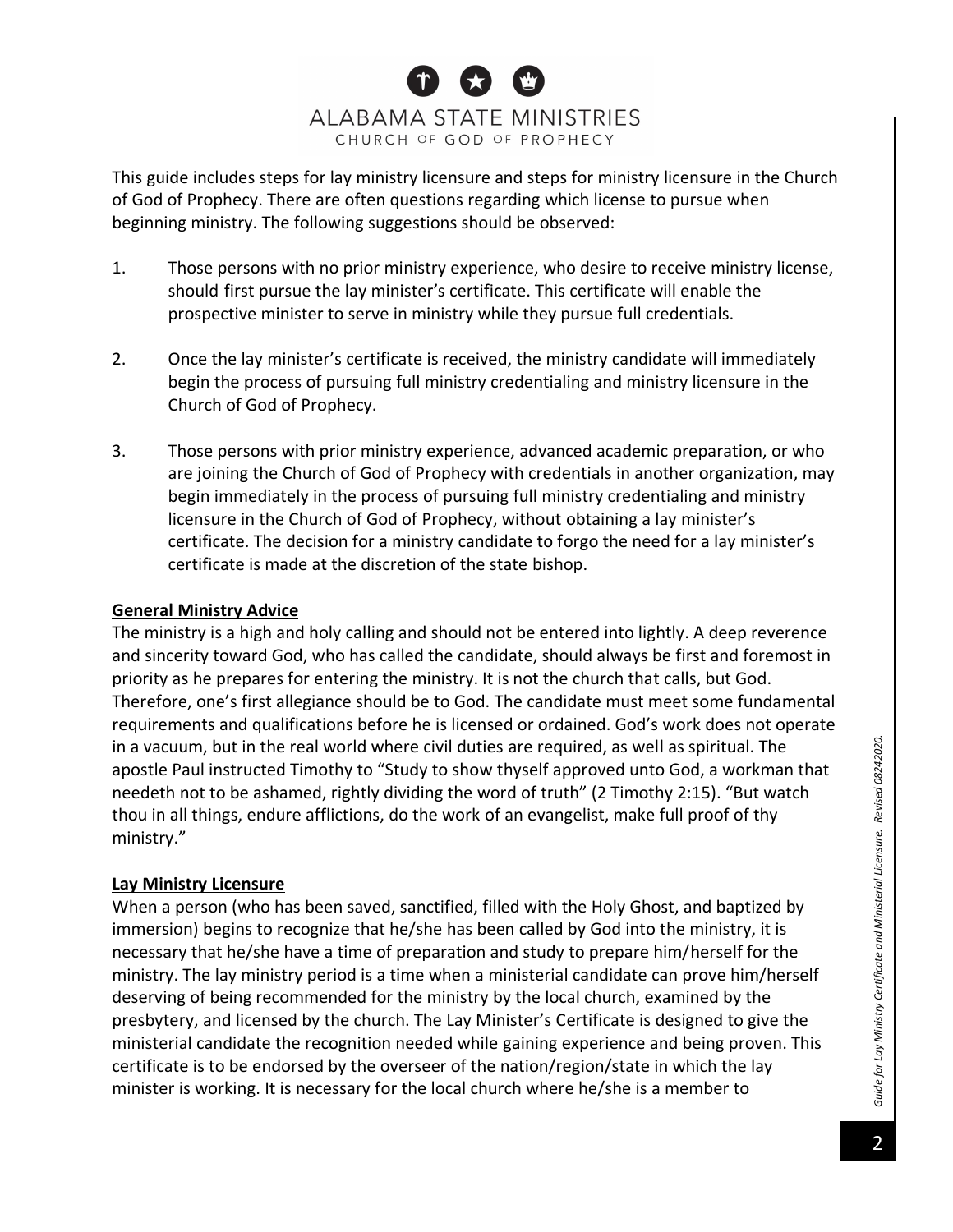## recommend the one who desires to work for the Lord to the overseer; and if in his judgment the candidate is worthy of receiving this certificate, it can be granted (55th Assembly Minutes, 1960, p. 134).

## **Steps for Lay Ministry Licensure in the Church of God of Prophecy**

## 1. **Calling to Ministry Date Completed**

Person who feel the calling of ministry on his/her life meets with local church pastor regarding this calling.

2. **Pastor and Church Endorsement for Lay Ministry Date Completed** If the pastor of the local church also recognizes the call of ministry upon the life of the ministerial candidate, the pastor will initially recommend the candidate for the office of lay minister by the local church. In a regular or called conference, the pastor will recommend the candidate to the local church for lay ministry.

## 3. **Lay Ministry Application and Permission to Date Completed Obtain Background Check Mailed to State Bishop**

After the local church approves the recommendation of the pastor, the lay minister's application should be completed by the candidate. The pastor and church clerk will complete and sign the lay minister's endorsement section of that application form. The completed form (both sections) will be sent to the overseer for his action. Send completed Lay Minister's Application and Permission to Obtain a Background Check (all sections completed) to the following:

*Church of God of Prophecy Attention: State Bishop PO Box 970 Moulton, AL 35650*

## 4. **State Bishop Approval Date Completed**

The state bishop will either approve or reject the application. If he rejects, he will notify the pastor and the candidate of his reason(s) and advise them what requirements remain to be fulfilled.

5. **Lay-Minister's Certificate Received Date Completed**

If the application is approved, the overseer will issue the official Lay-Minister's Certificate for the current calendar year and mail it to the pastor with instructions that it should be presented to the candidate in a public ceremony of installation and consecration.



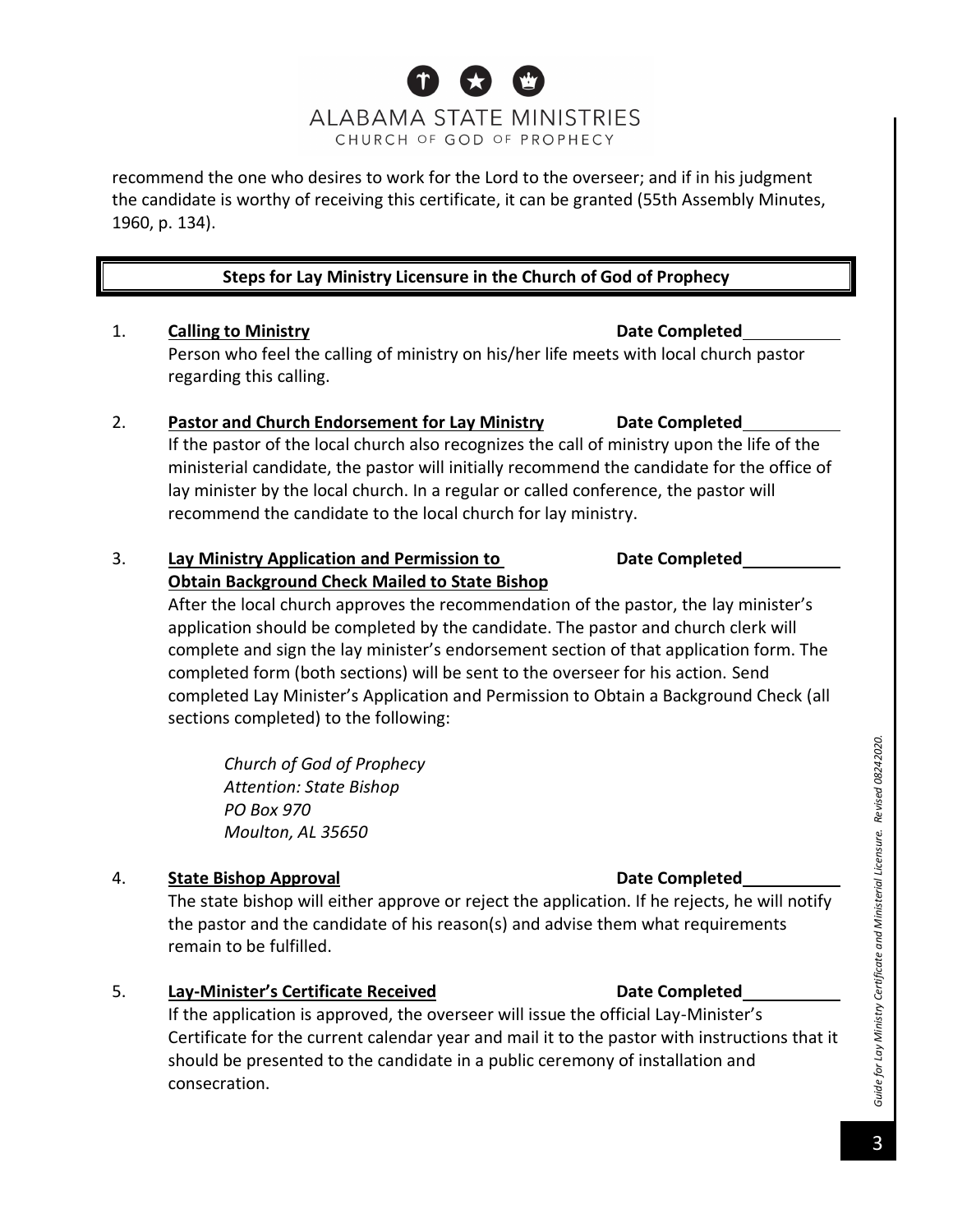## 6. **Certificate Presentation and Installation\* Date Completed**

After receiving the Lay-Minister's Certificate from the state bishop, the local pastor will present the certificate to the Lay-Minister in a public installation ceremony of consecration. Additionally, the state bishop will write to commend and instruct the candidate regarding the exercise of the ministry, under the guidance of the pastor, and the duty to report to the local church conference.

## **\*Authorization**

The Lay Minister's Certificate authorizes the lay minister to publish, preach, and defend the gospel of Jesus Christ; to conduct prayer meetings; and to hold revivals. He/she cannot receive members, baptize, administer the Lord's Supper, conduct business meetings, or perform weddings.

## **\*Endorsement**

The local church's endorsement of the lay minister is limited to that ministry only and does not authorize further advancement in the ministry without approval of the state bishop and further action by the local church in "regular" or "called" conference.

## **\*Moving/Transfer of Membership**

When a lay minister moves to a new location, his/her membership should be immediately transferred to a church in that area. Preparation for becoming licensed may then continue between the lay minister, the local church, and the state bishop. It is to be understood that this new local church would give its consideration [recommendation] at the end of the year to the person's worthiness of continuing as a lay minister. If the local church deems it wise, the lay minister would be set forth in conference in the regular manner as was done initially by the church from which the lay minister transferred (77th Assembly Minutes, 1982, p. 83).

## 7. Lay Ministry Mentoring **Date Date** Completed

The ministry candidate should secure two copies of *Practice These Things: Mentor Ministry Workbook*, one for the candidate and one for their pastor. The ministry candidate should meet regularly with the pastor, who is their mentor. All assignments from *Practice These Things* should be completed and submitted to their mentor in a timely manner. At the completion of the mentorship (11 lessons), the ministerial candidate must submit all completed assignments to the state overseer. These assignments will become a part of the candidates permanent file. Additionally, it is recommended that the ministry candidate purchase a copy of the *Minister's Pocket Manual: Church of God of Prophecy Edition,* to assist in their duties of ministry. *Practice These Things* (ISBN 978-1-940212-44-9), *Minister's Pocket Manual: Church of God of* 

# *Guide for Lay Ministry Certificate and Ministerial Licensure. Revised 08242020.* Guide for Lay Ministry Certificate and Ministerial Licensure. Revised 08242020.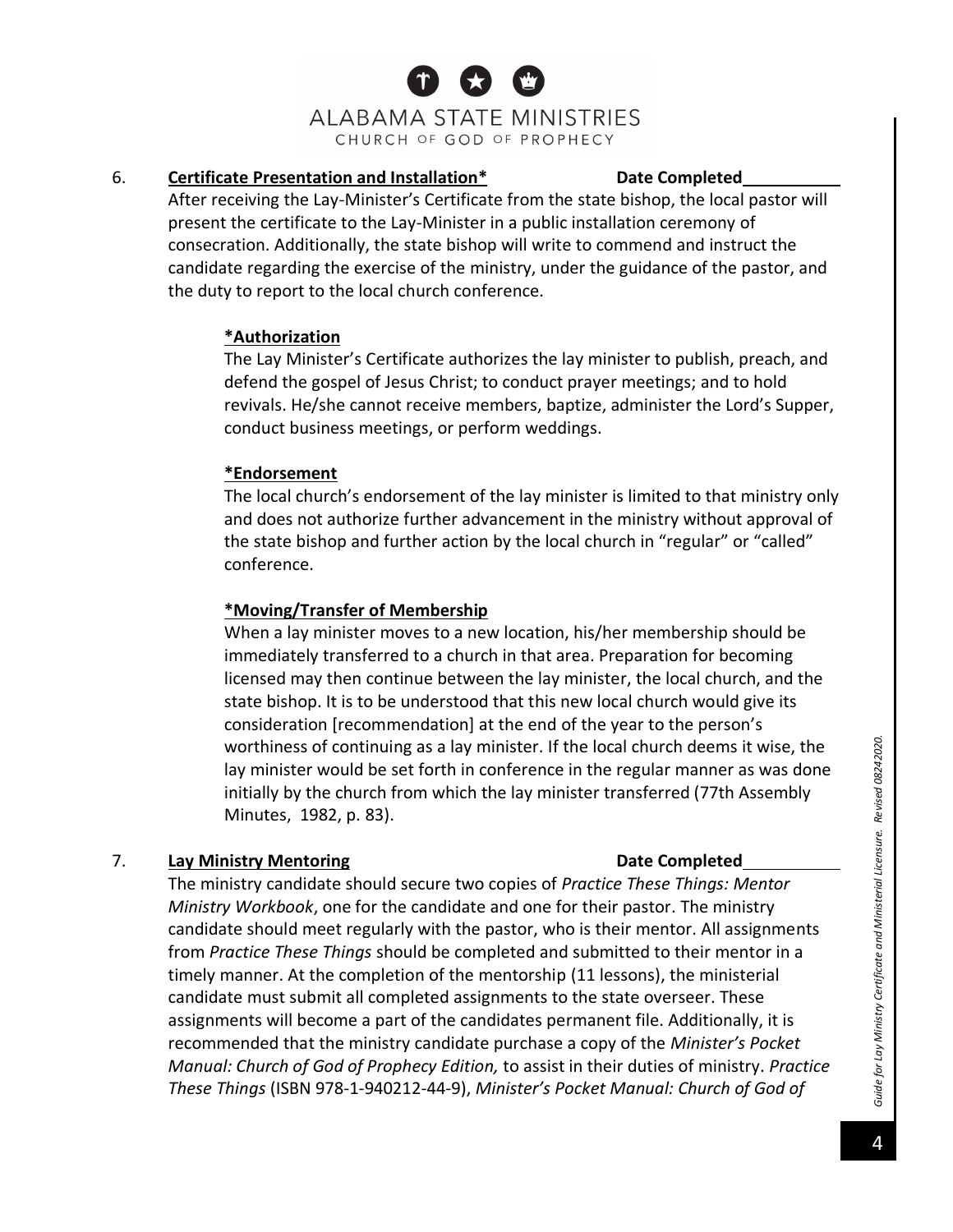

*Prophecy Edition* (ISBN 978-1-940212-41-8) *and* may be purchased from White Wings Books by calling 800-221-5027 or online at www.whitewingbooks.com.

## 8. **Lay Minister's Reports**

The lay minister should contact the state bishop to request login credential in the Office 365 online reporting/tithing portal. The lay minister should report monthly through the online reporting portal, once login credentials are received. The lay minister should submit a copy of each month's report to their pastor as well. All income from ministry is to be tithed into the state office and forwarded with lay minister's report.

## 9. **Lay Minister's Certificate Renewal Date Completed**

It is the sole responsibility of the lay minister to request a renewal of his/her certificate from the state bishop at the beginning of each calendar year. If Lay Minister's Certificates are not renewed by the state bishop prior certificates will be voided and the process of full credentialing will cease until certificate is renewed. The request for renewal should be submitted in writing to:

*Church of God of Prophecy Attention: State Overseer PO Box 970 Moulton, AL 35650*

## 10. **Recommendation for Ministry Licensure Date Completed**

## When the local church concludes that a lay minister has satisfactorily been prepared to become a minister in the church, it could make known its feelings to the state bishop, who could make the recommendation, at his discretion, that the candidate is to be set forth in regular conference (78<sup>th</sup> Assembly Minutes, 1983, p. 135).

## **Forms Needed**

The following forms may be secured from the state office or online at [www.alcogop.org](http://www.alcogop.org/) and are needed to complete steps 1-10 for the lay minister's certificate:

- *Lay Minister's Application Form (1 page)*
- *Permission to Obtain Background Check (1 page)*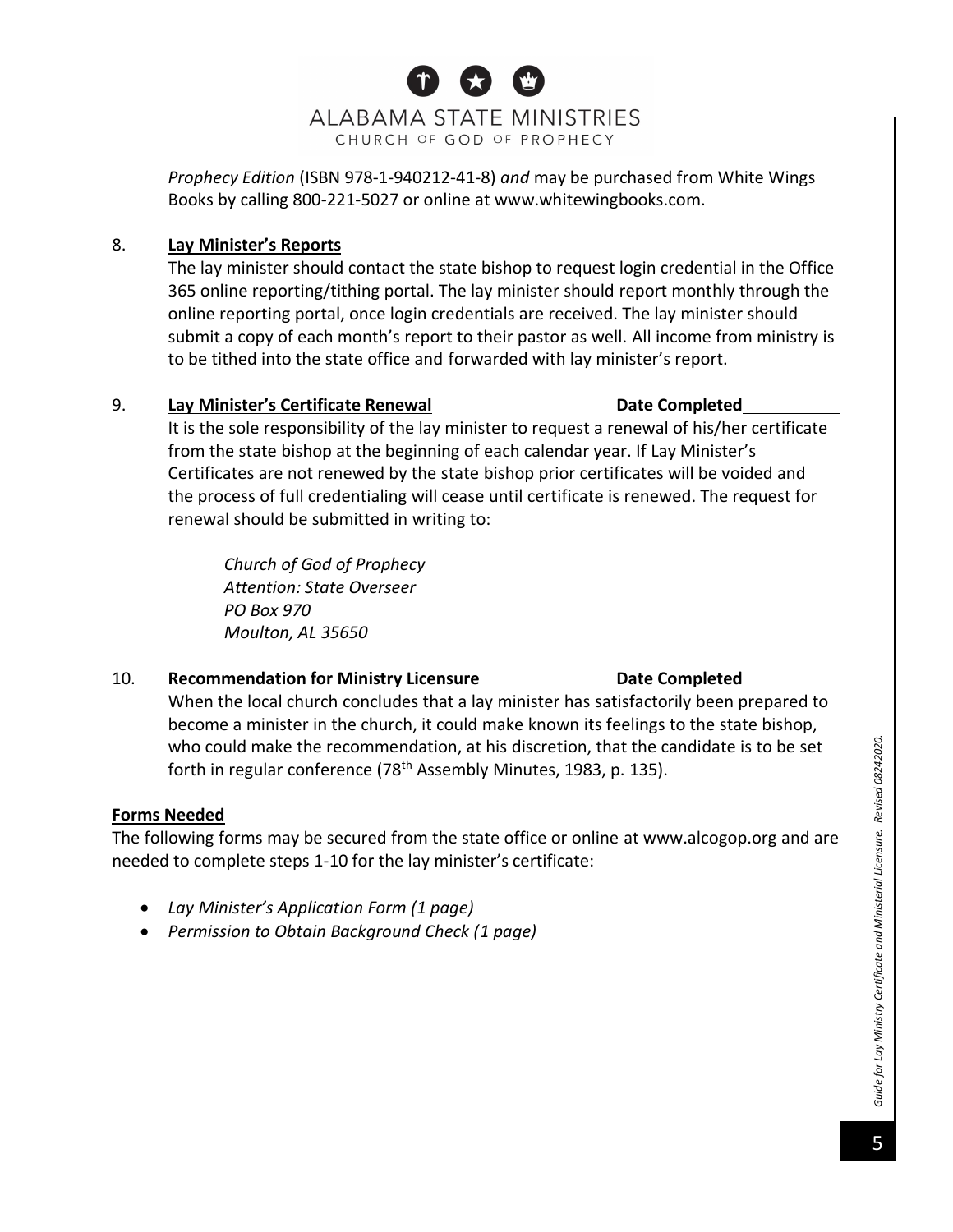## **Steps for Ministry Licensure/Full Ordination in the Church of God of Prophecy**

The following steps are for ministry licensure in the Church of God of Prophecy, in the state of Alabama. The majority of ministers who pursue their full ministry credentials do so through the process of first obtaining a lay ministry certificate. However, certain exceptions to these steps may be made by the state bishop when ministers join the Church of God of Prophecy from other organizations who hold a minister's license in that organization, have ministry or pastoral experience, or have earned certain academic credentials . In such cases the state bishop will determine which steps may have previously been met and forward the candidate for licensure to proceeding steps. When ministers come from another organization, they may be licensed or ordained after they have been examined to determine their qualifications and their spiritual and doctrinal purity. In exceptional cases, with the specific order of the general overseer/general presbyter, some of the standard provisions for examining candidates may be waived.

The following describes the process needed to license a person as a minister.

## 1. **Pastor/Church Endorsement in Conference Date Completed**

After the candidate for licensure has completed a minimum of one year as a lay minister, the requirements of *Practice These Things,* and has demonstrated competence as a minister, the pastor may recommend, with the state bishop's approval, to the local church that he/she be set forth for the ministry in a regular or called conference of the local church. Please note, if the candidate for ministry was designated by the state bishop to have previously completed the steps required for lay ministry, the ministry candidate must still secure the pastor and local church endorsement for ministry.

## 2. **Endorsement Mailed to State Bishop Date Completed**

Once the local church has set the candidate forth for the ministry and the church clerk has recorded the action in the minutes of the church conference, the pastor and church clerk will complete the Church and Pastor's Endorsement. The clerk will forward it to the state bishop for his action.

## 3. *Practice These Things* **Assignments to State Bishop Date Completed**

If the ministry candidate was a lay minister, internship assignments completed and approved by the pastor should be sent to the state bishop for the candidate's file. Note, assignment should be mailed to the state bishop at one time, after all assignments required are completed.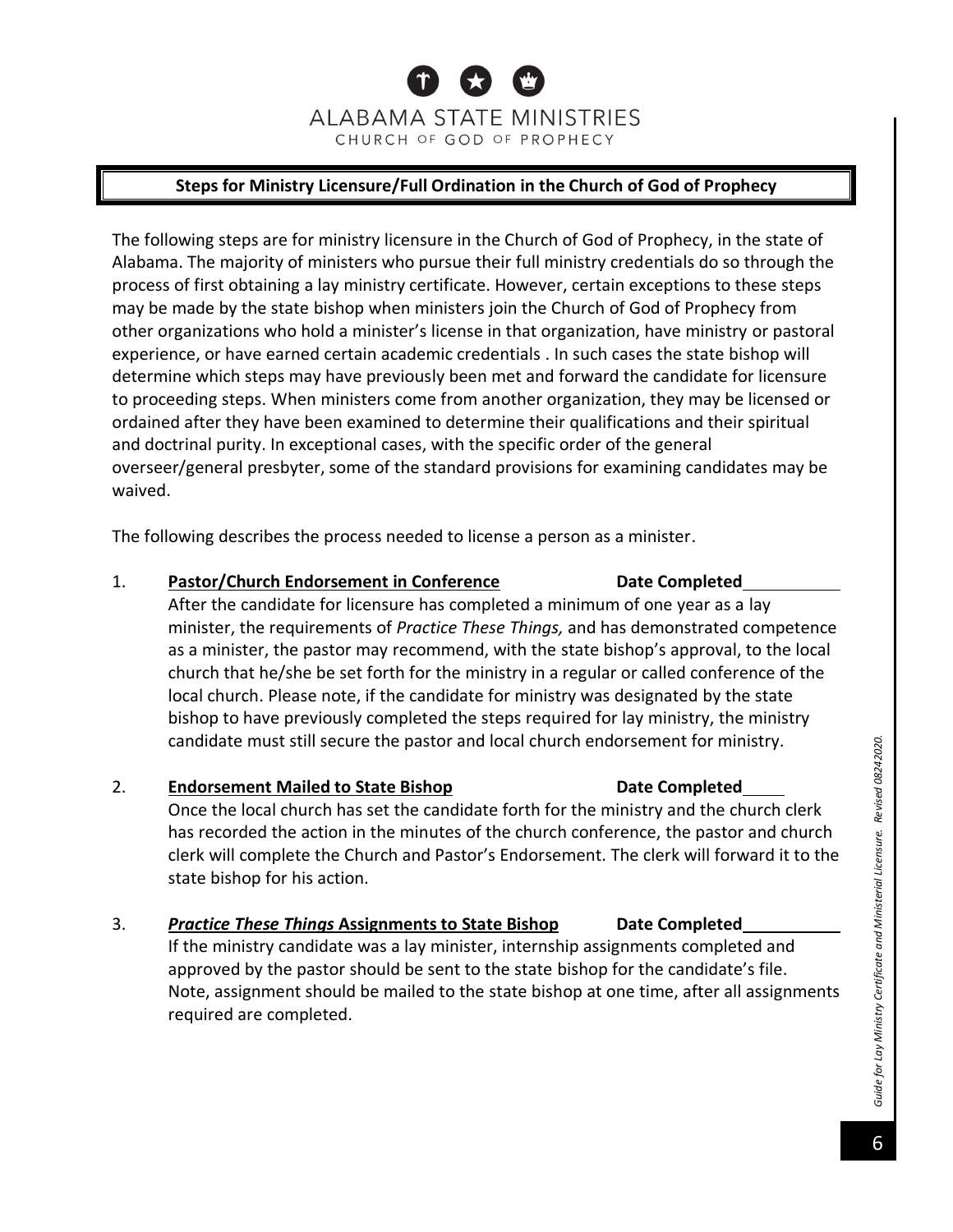4. **Enroll in Foundations: Minister's Development Program Date Completed** When the state bishop has received and approved the Church and Pastor's Endorsement form, the candidate should enroll in the online Foundations: Minister's Development Program. **PLEASE NOTE: You do NOT need to wait to enroll in the Foundations: Minister's Development Program (online).** This program is extensive and will take a great deal of time. Candidates should enroll as early as possible in the program.

The Foundations: Minister's Development Program is completely free and available online. All candidates must fully complete the Foundations: Minister's Development Program to receive full credentials in the Church of God of Prophecy. The Foundations: Minister's Development Program consists of the following six courses (each course has 7 lessons):

- The Ministers and God's Word
- The Minister's Personal Life
- The Minister and Practical Ministry
- The Minister's Role as Leaders
- The Minister's Commitment to Evangelism and Discipleship
- The Minister and the Church of God of Prophecy

To complete the Foundations: Minister's Development Program, the following steps are necessary:

- A. Go to cblcogop.org to enroll in Foundations: Minister's Development Program.
- B. Continue the course through *Teachable*, the online learning management system. You will move through each course at your own pace.
- C. After successfully completing all six Foundations: Minister's Development Program courses, the Center for Biblical Leadership will provide a "Certificate of Achievement" to the North America Presbyter's office as well as the Alabama State Bishop's office.

## 5. **Complete Ministerial License Application Date Completed** After completing the Foundations Minister's Development Program the candidate should complete the Application for Ministerial License and submit it to the state bishop.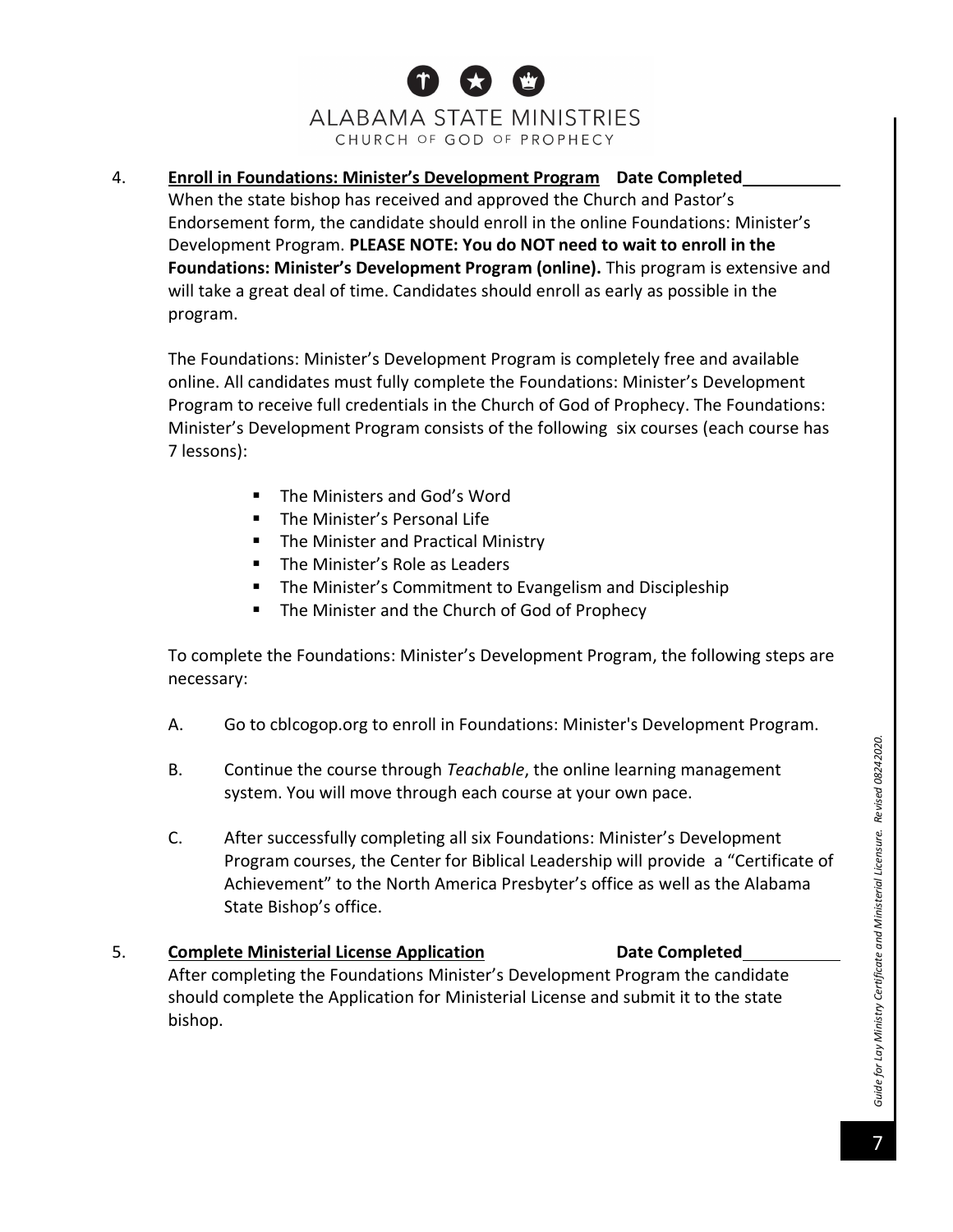## 6. **Meet Ministerial Review Board\* Date Completed**

When the ministry candidate has completed the application, the overseer will arrange for the candidate to appear before the state review board, including the state bishop, who will examine the candidate regarding his/her knowledge of the Scriptures, doctrine, church history, polity, personal and family devotional life, family life, personal business, financial situation, and personal standing with those outside the church.

\*The review board may desire a meeting prior to the official meeting to become acquainted with the applicant. The official meeting with the review board will open with prayer; after which, the moderating overseer will read an appropriate scripture verse/passage and speak regarding the purpose of the meeting, the profound significance of the sacred calling to the ministry, and why adequate preparation is important. Following this, general questions may be asked by members of the review board in the areas named above. The applicant will be counseled as the situation requires and as the Spirit of the Lord directs. When the review board is satisfied that the candidate is ready for licensure or ordination, it shall recommend that the candidate be licensed or ordained by the presbytery. Should the review board decide that the candidate is not ready to be licensed, it will make such recommendation, or the candidate may be given more time to prepare. When more time is needed, a date will be set, with the candidate's consent, for a second meeting with the review board. If he/she is not approved after the third appearance before the board, the Presbytery may conclude that he/she not be reconsidered for at least one full year, at which time the candidate would be required to start from the beginning.

## 7. **Recommendation by State Bishop for Licensure Date Completed**

The authority of licensure is limited to the Presbytery, composed of the general overseer/presbyter and national/regional/state overseers. Review boards serve in advisory roles. Upon approval by the review board, a recommendation letter will be written by the overseer to be placed in the candidate's file in the national/regional/state office, who will also forward a copy along with the Church and Pastor's Endorsement and the completed application to the general presbyter's office. Upon receipt of the recommendation letter and other specified forms, the general overseer/presbyter will, after his approval, issue a license or ordination certificate and mail it to the overseer for his signature.

## 8. **Ordination of Minister Date Completed**

Once received from the general overseer/presbyter, the ministry license will be presented to the new minister in a public service including prayer and "laying on of hands" by a member of the presbytery, usually the state bishop.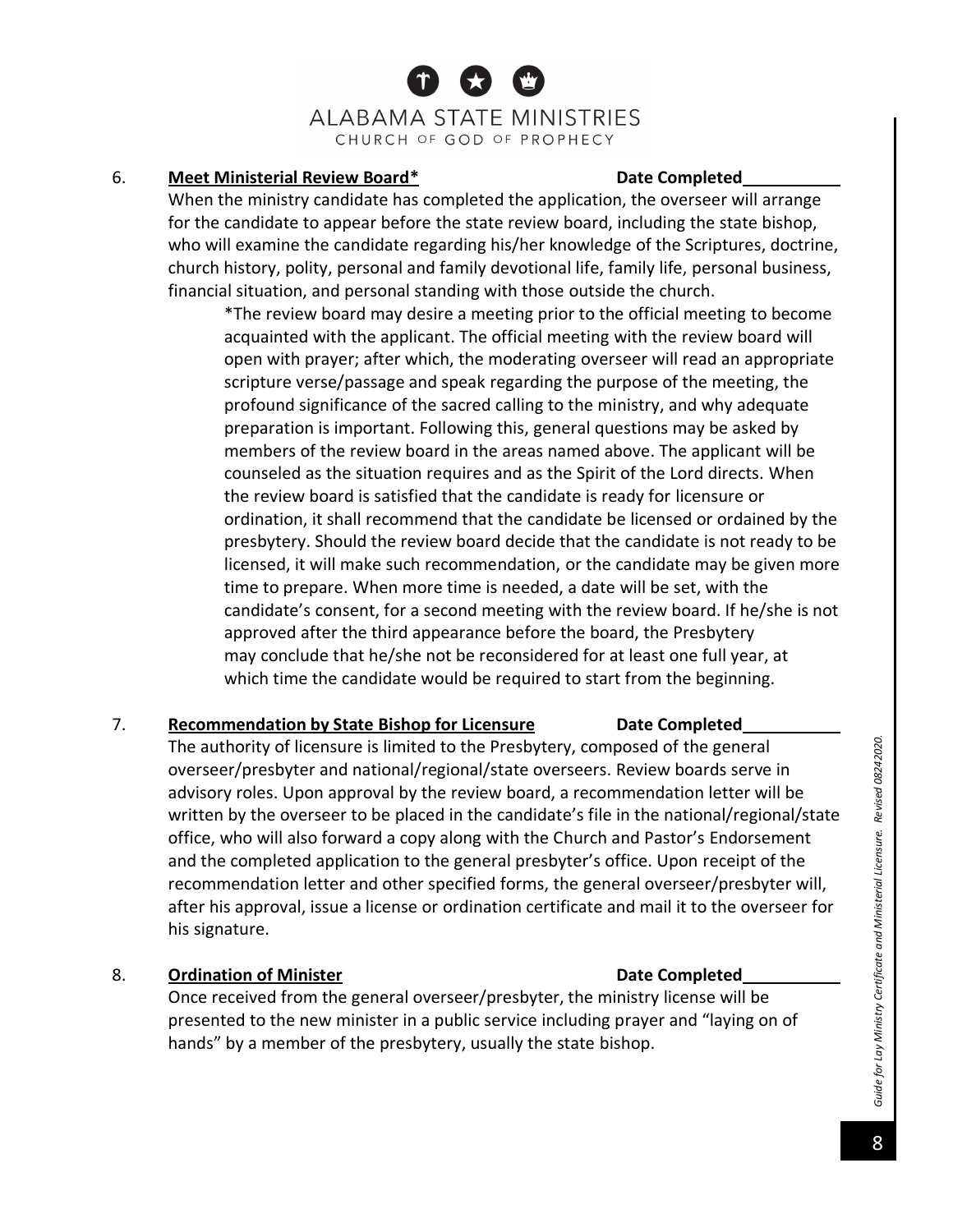After licensing, the minister continues to be a private member of the local church and is subject to its government and discipline as prescribed by the International Assembly. However, in matters relating to his/her ministry, the minister is under the supervision of the Presbytery. The local church may take no action regarding the termination of a licensed minister.

Licensed ministers are authorized to preach and defend the Gospel of Jesus Christ, establish churches, baptize, administer the Lord's Supper, and the washing of the saints' feet. Those who pastor have the authority to conduct local business conferences and solemnize the rites of matrimony in legal marriages. Ministers who are not currently pastoring a church may receive permission from their overseer to solemnize the rites of matrimony in legal marriages that are biblically valid according to the Church's understanding. When the general overseer's office receives approval from the state bishop's office, a special permit will be issued and mailed directly to the minister.

**9. North America Office 365 Reporting/Tithing Portal Date Completed** If the minister has not previously joined the Office 365 online reporting/tithing portal, following ministerial ordination, the state bishop will make request for the new minister to join the North America Ministries' online tithing and reporting portal, Office 365. North America Ministries IT personnel will contact the new minister with login information and reporting and tithing instructions.

## **Forms Needed**

The following forms may be secured from the state office or online at [www.alcogop.org](http://www.alcogop.org/) and are needed to complete steps 1-10 for the minister's licensure:

- *Permission to obtain Background Check (1 page)*
- *Church and Pastor's Endorsement Form (1 page)*
- *Authorization to Release Information Form (1 page)*
- *Ministerial License Application Form (2 pages)*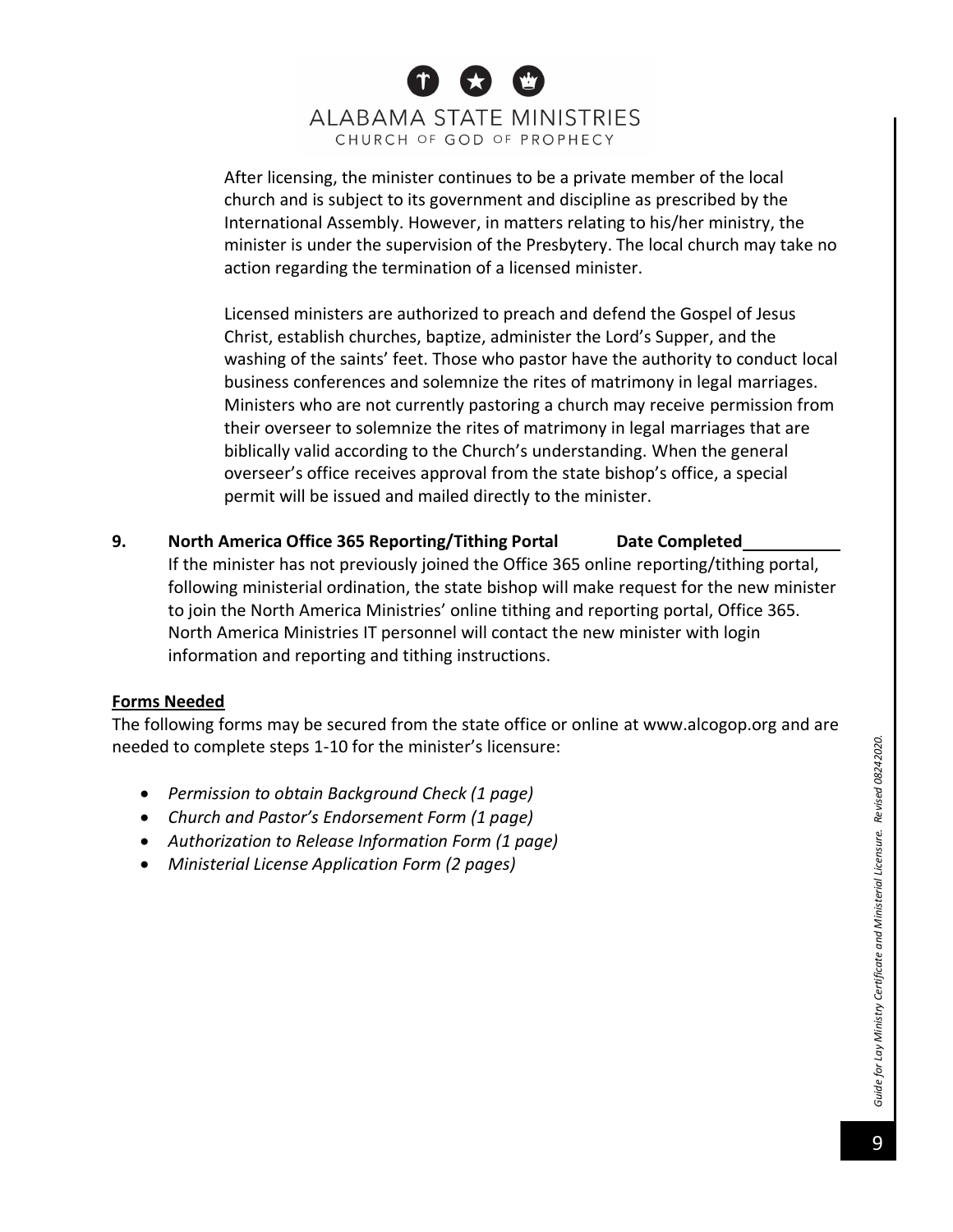## **Important Notes of Interest for the Ministry**

## **State Bishop's Jurisdiction**

The general practice has been that jurisdiction over a minister (minister's license) under appointment is with their supervising state bishop. For ministers not under appointment, jurisdiction follows his current place of residence—where he actually lives—and not necessarily where his membership is registered.

## **Reporting System of the Ministry\***

Effective October 1, 1996, licensed ministers and pastors are to send the tithes of income from the ministry with their monthly reports to the state office.

## **Bishops**

Report and tithe from income from the ministry monthly to the state office.

## **Licensed Ministers**

Report and tithe from income from the ministry monthly to the state office.

## **Lay Ministers**

Report monthly to the State Office and report quarterly to the Local Church Conference. Tithe from income from the ministry should be sent with report to the state office. Duplicate report to be forwarded to the state overseer by the church clerk. Note: Lay ministers tithe to the local church unless they are an appointed pastor in which case they should tithe to the state office as other pastors do. Lay ministers certificates should be renewed at the first of each calendar year at the state office.

## **Retired Ministers**

Report monthly and pay tithes from the ministry to the state office. Report annually to the state office if no tithe from ministry.

**Those not participating online reporting and tithing should send their report and tithe to:**

*Church of God of Prophecy Attention: State Bishop PO Box 970 Moulton, AL 35650*

**Note: Minister licenses "lapse" if the minister does not report for 24 consecutive months.**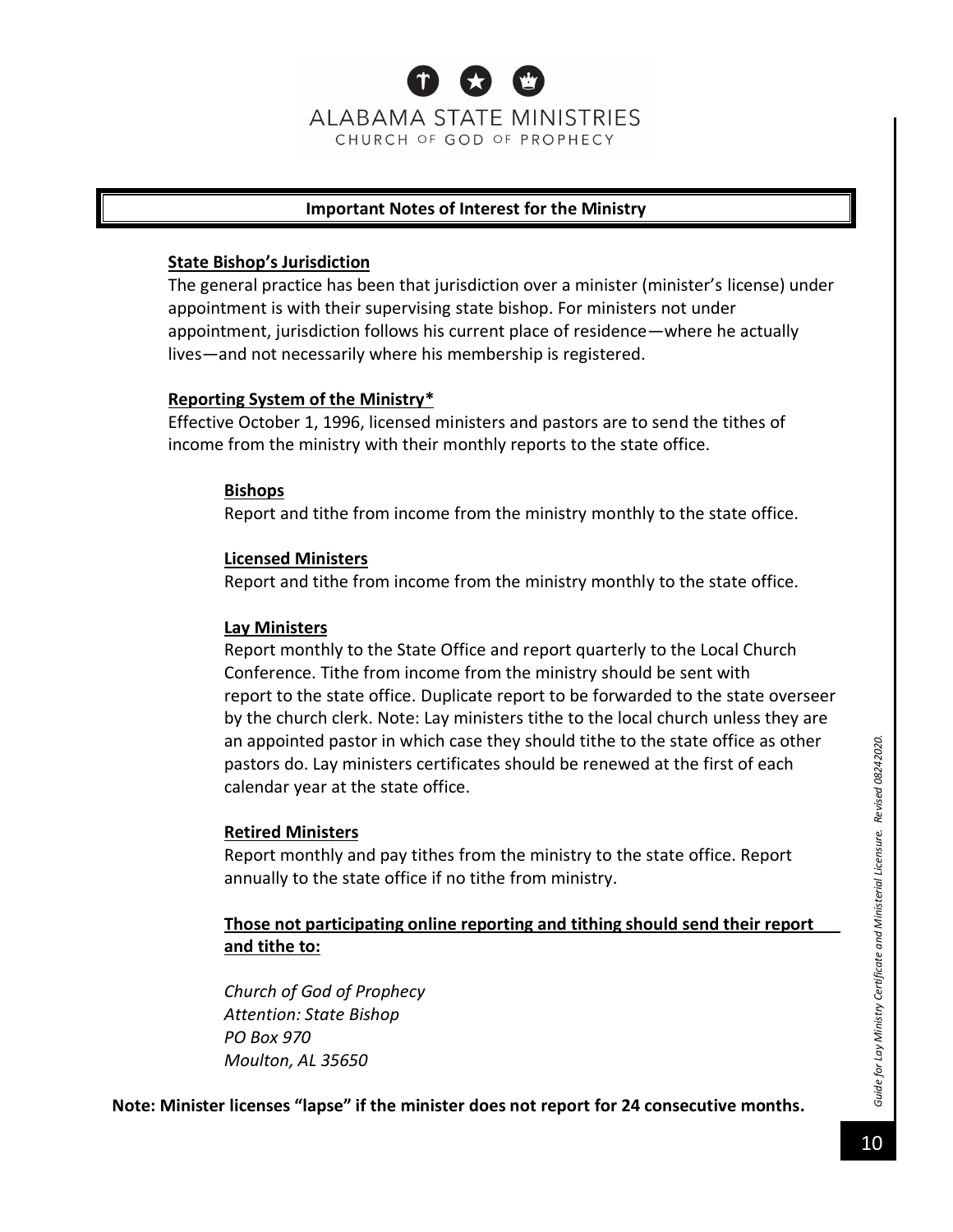## **General Ministerial Competencies**

It is important to note that these competencies form developmental guidelines and not necessarily prescribed checklists. With the exception of our Lord, no one, not even the apostles, possessed all of these skills, abilities, and functional knowledge. Therefore, these should be used as motivation for continued growth, not as barriers to ministry. Furthermore, it should be strongly emphasized that the mere exhibition of all these competencies would never guarantee success in ministry. Apart from calling, anointing, and a helpless dependence on the Holy Spirit, achievement of these items by an individual is of little, real value. These competencies may be modified in order to best reflect the desired outcomes and goals of regional leadership and to meet the needs of the region's and local church's ministries. These can also serve, at all levels, as a basis for the criteria against which evaluations can be done. In order to be fully equipped for the work of ministering, a person should know or be able to do the following:

1. Learn and practice the process of personal spiritual and character formation in developing a personal relationship with Jesus Christ and, in so doing, become conformed to His image.

2. Have a general knowledge of the nature, history, importance, background, and content of the Bible.

3. Have a working knowledge of the various methods of Bible study and be able to utilize these methods in their growth and ministerial work.

4. Become familiar with the various types of evangelism (personal, mass, cross-cultural, etc.), in order to be personally equipped to effectively share the gospel.

5. Develop communication skills that will enable effective interaction with other people, (i.e., reading, writing, speaking, listening).

6. Develop relational skills that will enable them to work effectively with those to whom and with whom they minister.

7. Understand and practice biblical principles of stewardship in regard to time, money, and service, and teach others to be committed to these principles.

8. Develop and utilize the basic skills of counseling so that a broad spectrum of people can be helped.

9. Have a working knowledge of the history of Christianity, including the major events, people, and movements that have brought Christianity to its current state.

10. Have a working knowledge of the history, polity, organization, and doctrine of the Church of God of Prophecy.

11. Understand the major issues of Christian ethics and how those issues impact the daily life of the Christian.

12. Be aware of ways in which the Christian faith can be lived out practically, not just theoretically, by developing and participating in practical ministries that relate to the actual life situations of people.